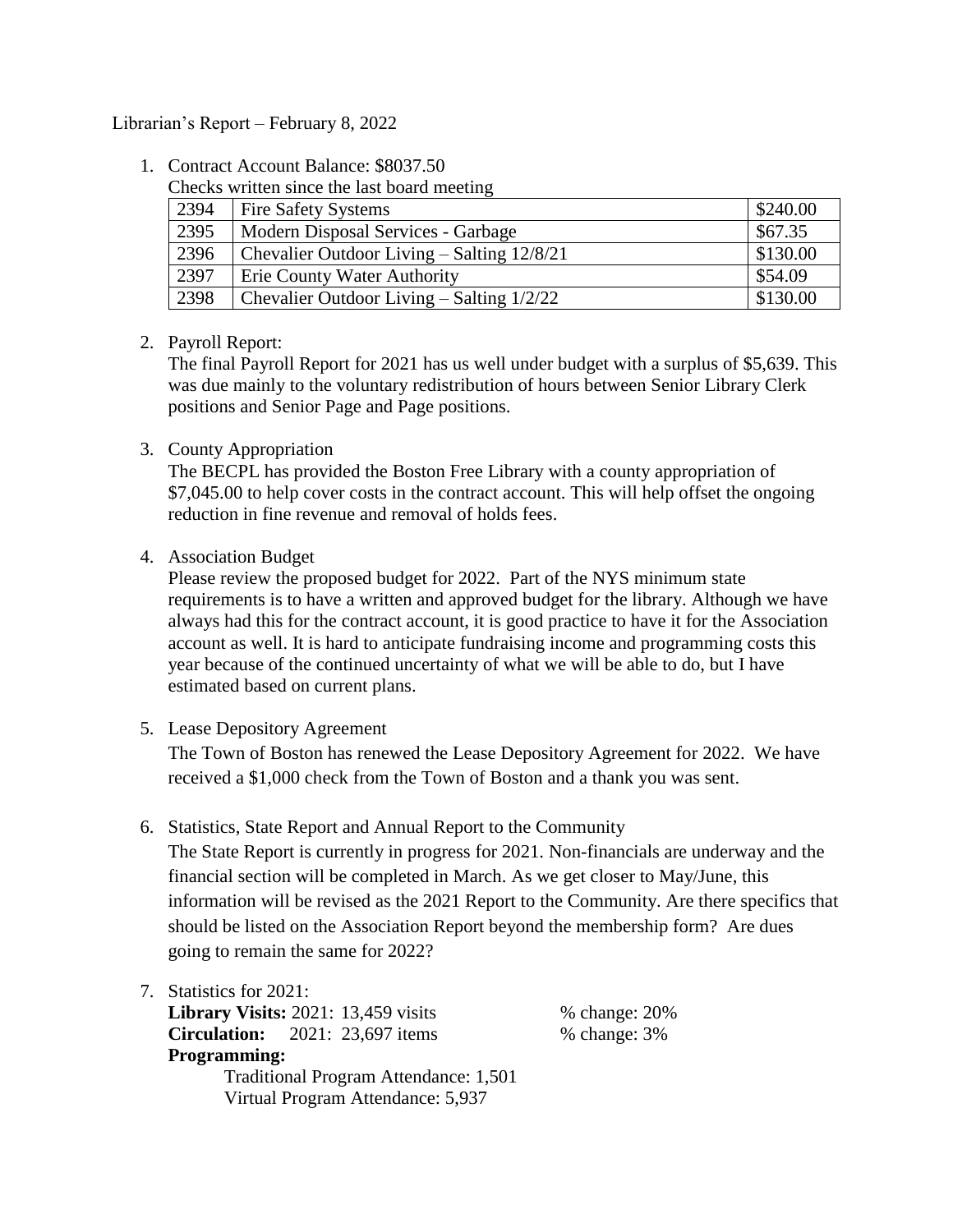**New Library Cards**: Since the beginning of November we have had 25 new library card users sign up at Boston.

## **January 2021 Statistics:**

| Library Visits: 851 visits |               |  |  |
|----------------------------|---------------|--|--|
| Circulation:               | $1,542$ items |  |  |
| $Wi-Fi:$                   | 139 log ins   |  |  |
| PAC Usage:                 | 63 sessions   |  |  |

8. Trustee Contact Information

Please review the Contact Information and make sure that all details are correct. Updates must be made to Central's contact information and in the State Report.

- 9. Correspondences:
	- a. A thank you letter was sent to the Town of Boston when the Lease Depository Check was received.
	- b. Advocacy Meetings: We have a zoom meeting with Senator Gallivan scheduled for February 11 at 11:00 AM. Please let me know if you are interested in attending. Registration for this meeting is required.
- 10. New Minimum State Standards

Changes to the Minimum Standards went into effect on January 1, 2021. A chart detailing the changes is available at<http://www.nysl.nysed.gov/libdev/compchart.htm> Major changes include:

- a. Review of bylaws at least every 5 years
- b. Board-approved written long-range plan of service our long range plan was approved at the last meeting in December of 2021.
- c. Written policies for the operation of the library must be reviewed and updated at least once every 5 years.
- d. Programming: Provides programming to address community needs, as outlined in the library's long-range plan of service
- e. Technology Training for Staff: Provides library staff with annual technology training, appropriate to their position, to address community needs, as outlined in the library's long-range plan of service
- f. Community Partnerships: Establishes and maintains partnerships with other educational, cultural or community organizations which enable the library to address the community's needs, as outlined in the library's long-range plan of service.
	- i. Steps should be taken to formalize and expand on our current partnerships.
- g. Trustee Education
	- i. Beginning in 2023, each trustee will be required to complete 2 hours of annual trustee training.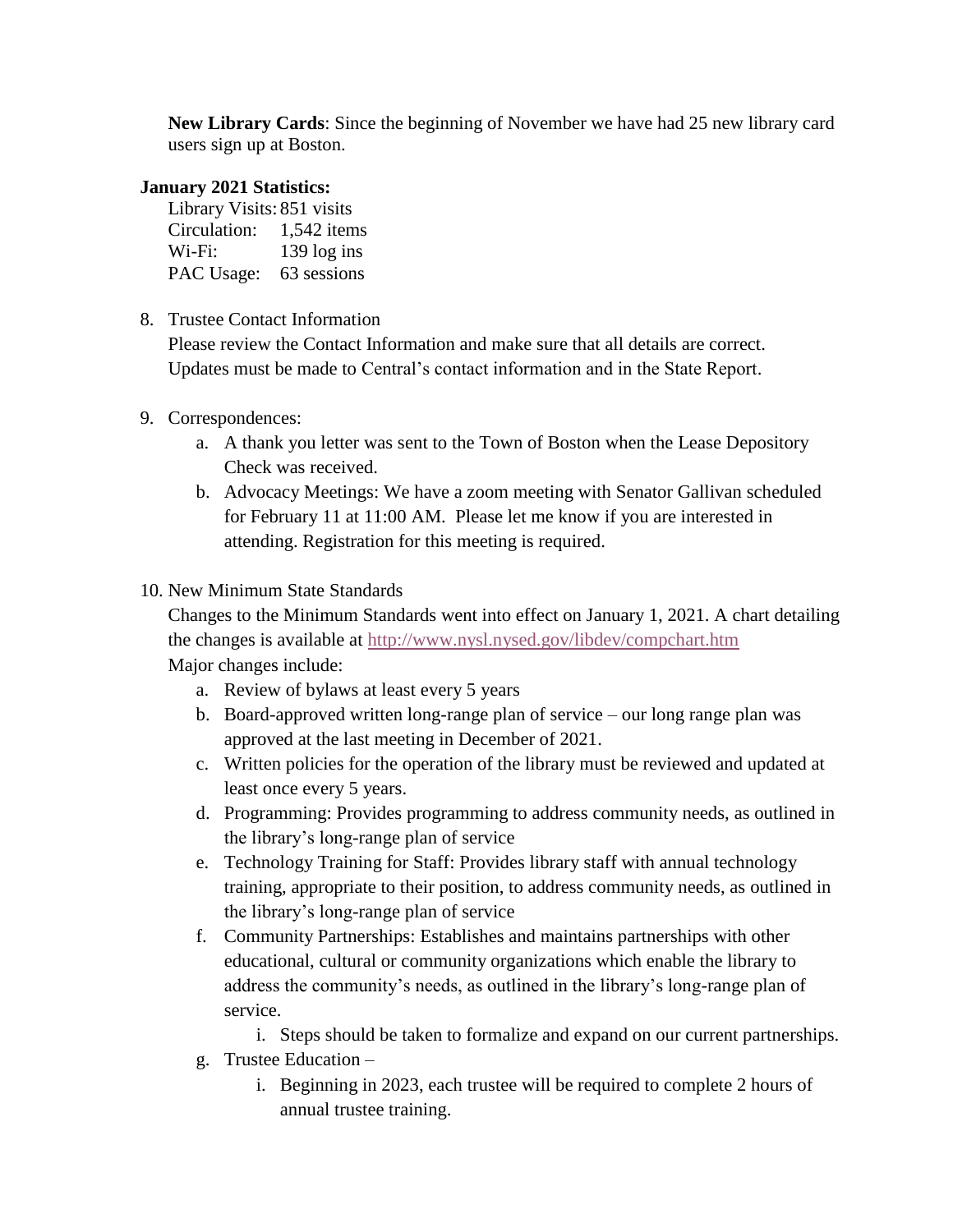- ii. On the Annual State Report, it is currently required to fill out a yes/no record for each trustee listed as to whether continuing education has been completed or not. There is no penalty for not completing education this year, but that will change in the future.
- iii. Attending an ACT meeting, online webinars, and many other options exist for completing continuing education.
- iv. At our 2023 February meeting we will plan to view a webinar that will take care of the bulk of the requirement at the beginning of the year.

## 11. Policies

- a. Resolutions: should be dated and numbered going forward for all policies that are accepted or amended.
- b. Conflict of Interest
	- i. Language and formatting updates from BECPL have been incorporated into our policy.
	- ii. Must be reviewed and signed annually by all trustees. Please sign at the library the next time you are in. All trustees should have a signed policy on file by 3/1/2022.
- c. Procurement Policy
	- i. Language and formatting updates from BECPL have been incorporated into our policy.
- d. Investment Policy
	- i. Language and formatting updates from BECPL have been incorporated into our policy.
- e. Whistleblower Policy
	- i. Language and formatting updates from BECPL have been incorporated into our policy.
- f. FOIL Policy
	- i. Reviewed on a 5 year schedule.
- g. Rules of Conduct
	- i. First Amendment Audits at libraries have created the need to re-evaluate our Rules of Conduct in regards to filming and photography in the library.
	- ii. Technically as an Association Library, although we operate in a public manner (limited public forum), employees are not considered public employees and could therefore refuse to be filmed.

<https://docsopengovernment.dos.ny.gov/coog/ftext/f17386.html>

"In our opinion, the language offered by the court clearly provides a basis for distinguishing between an association or free association library as opposed to a public library. *For purposes of applying the Freedom of Information Law, we do not believe that an association library, a private non-governmental entity, would be subject to that statute; contrarily, it is likely that a public library, which is established by government*